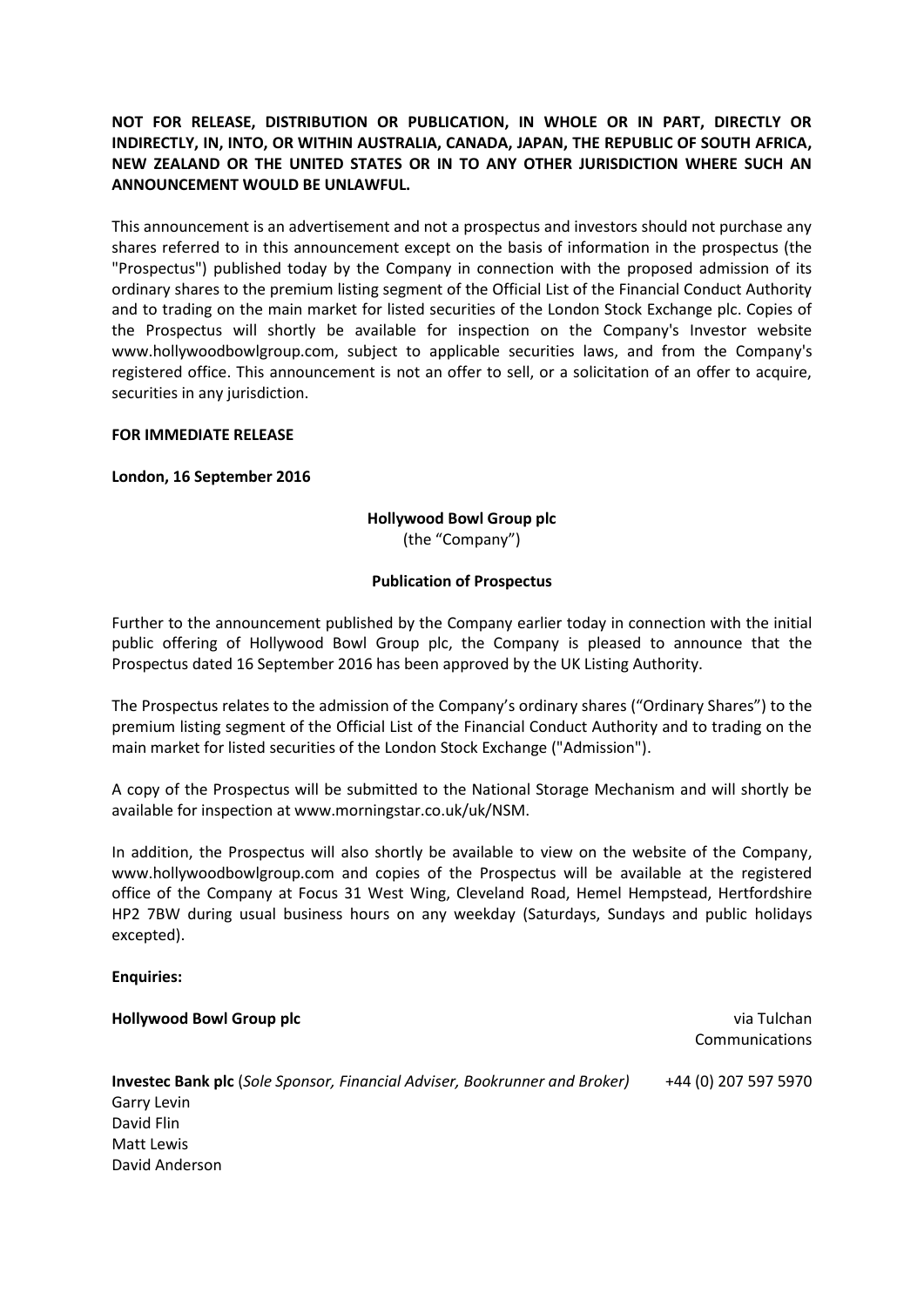+44 (0) 207 353 4200

Alex Wright Andi Kazeroonian

**Tulchan Communications** James Macey White David Allchurch Matt Low

#### **Notes to Editors:**

The Company and its consolidated subsidiary undertakings (the "Group") is the UK's largest ten-pin bowling operator, with a portfolio of 54 centres operating across the UK under the Hollywood Bowl, AMF and Bowlplex brands. The Group specialises in operating large, high quality bowling centres, predominantly located in out of town multi-use leisure parks (typically co-located with cinema and casual dining sites) and large retail parks with all of the centres being occupied by the Group on a leasehold basis. The centres are designed to offer a complete family entertainment experience with each centre offering at least 16 bowling lanes, on-site dining, licensed bars, and state-of-the-art family games arcades.

### **Important notices**

The contents of this announcement, which has been prepared by and is the sole responsibility of the Company, have been approved by Investec Bank plc ("Investec") solely for the purposes of section 21(2)(b) of the Financial Services and Markets Act 2000, as amended ("FSMA").

No reliance may be placed, for any purposes whatsoever, on the information contained in this announcement or on its completeness and this announcement should not be considered a recommendation by the Company, Investec or any of their respective affiliates in relation to any purchase of or subscription for securities of the Company. No representation or warranty, express or implied, is given by or on behalf of the Company, Investec or any of their respective directors, partners, officers, employees, advisers or any other persons as to the accuracy, fairness or sufficiency of the information or opinions contained in this announcement and none of the information contained in this announcement has been independently verified. Save in the case of fraud, no liability is accepted for any errors, omissions or inaccuracies in such information or opinions.

Neither this announcement nor the information contained herein is for publication, distribution or release, in whole or in part, directly or indirectly, in or into or from the United States (including its territories and possessions, any State of the United States and the District of Columbia), Australia, Canada, Japan, New Zealand, South Africa or any other jurisdiction where to do so would constitute a violation of the relevant laws of such jurisdiction. The distribution of this announcement may be restricted by law in certain jurisdictions and persons who come into possession of any document or other information referred to herein should inform themselves about and observe any such restrictions. Any failure to comply with these restrictions may constitute a violation of the securities laws of any such jurisdictions.

This announcement does not contain or constitute an offer of, or the solicitation of an offer to buy or subscribe for, the securities referred to herein to any person in any jurisdiction, including the United States, Australia, Canada, Japan, New Zealand, South Africa or in any jurisdiction to whom or in which such offer or solicitation is unlawful.

The securities referred to herein may not be offered or sold, directly or indirectly, in the United States unless registered under the United States Securities Act of 1933, as amended (the "US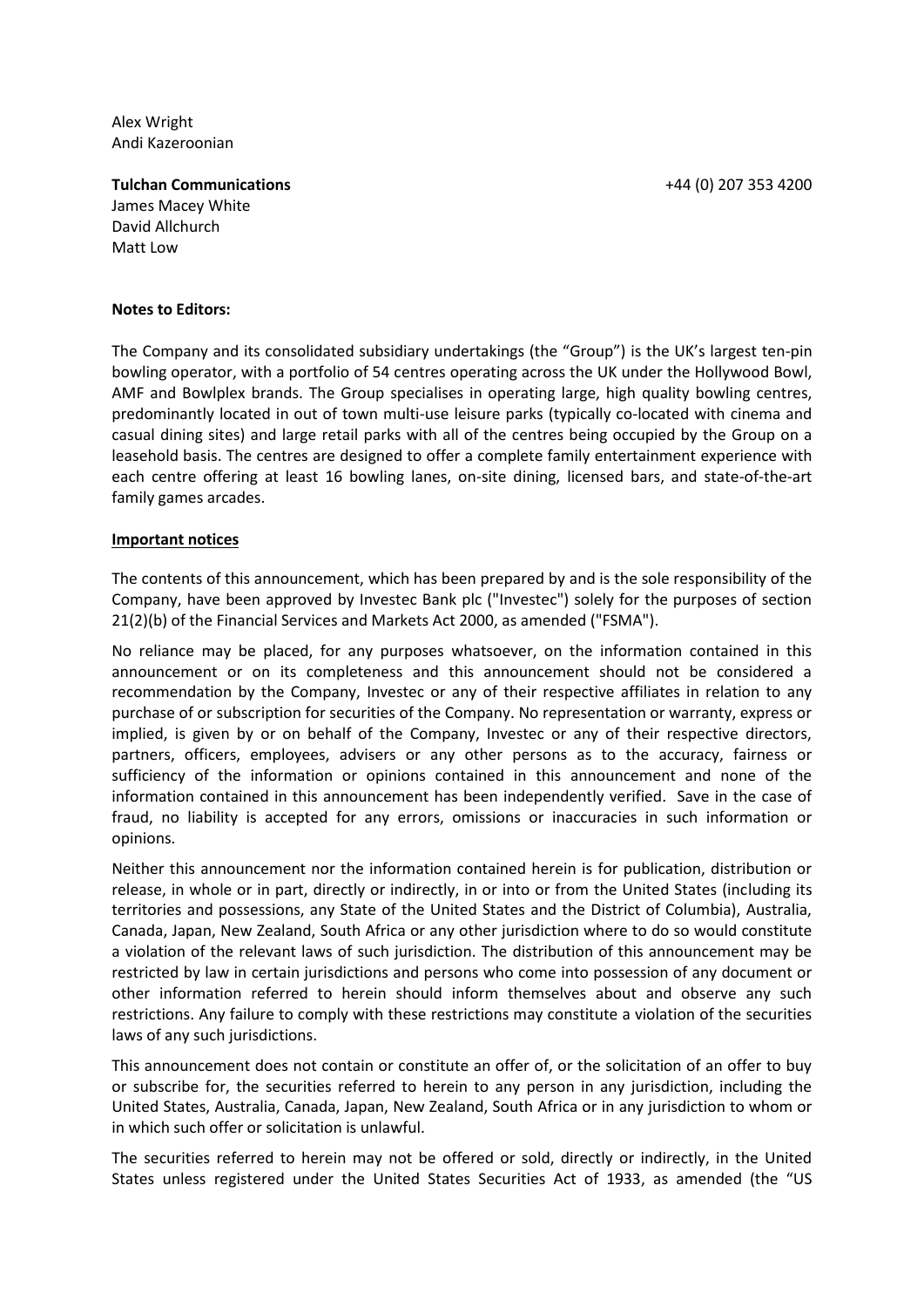Securities Act") or offered in a transaction exempt from, or not subject to, the registration requirements of the US Securities Act. The offer and sale of securities referred to herein has not been and will not be registered under the US Securities Act or under the applicable securities laws of Australia, Canada, Japan, New Zealand or South Africa. There will be no public offer of the Ordinary Shares (as defined in the Prospectus) in the United States, Australia, Canada, Japan, New Zealand or South Africa. Subject to certain exceptions, the Ordinary Shares referred to herein may not be offered or sold in Australia, Canada, Japan, New Zealand or South Africa or to, or for the account or benefit of, any national, resident or citizen of Australia, Canada, Japan, New Zealand or South Africa.

This announcement is directed at and is only being distributed (A) in member states of the European Economic Area, to persons who are qualified investors within the meaning of Article 2(1)(e) of the Prospectus Directive (Directive 2003/71/EC as amended (including amendments by Directive 2010/73/EU) the "Prospectus Directive"); (B) in the United Kingdom to persons who (i) have professional experience in matters relating to investments and who fall within the definition of "investment professionals" in Article 19(5) of the Financial Services and Markets Act 2000 (Financial Promotion) Order 2005, as amended (the "Order") or, are high net worth companies, unincorporated associations or partnerships or trustees of high value trusts as described in Article 49(2) of the Order; and (ii) are "qualified investors" as defined in section 86 of FSMA; and (C) otherwise, to persons to whom it may otherwise be lawful to communicate it to (each a "Relevant Person"). No other person should act or rely on this announcement and persons distributing this announcement must satisfy themselves that it is lawful to do so. Any investment or investment activity to which this announcement relates is available only to Relevant Persons, and will only be engaged with such persons. By accepting this announcement you represent and agree that you are a Relevant Person.

Any purchase of Ordinary Shares in the proposed Offer (as defined in the Prospectus) should be made solely on the basis of the information contained in the Prospectus. No reliance may, or should, be placed by any person for any purposes whatsoever on the information contained in this announcement or on its completeness, accuracy or fairness. The information in this announcement may be subject to change.

The Offer timetable, including the date of Admission, may be influenced by a range of circumstances such as market conditions. There is no guarantee that the Offer will proceed and that Admission will occur and you should not base your financial decisions on the Company's intentions in relation to the Offer and Admission at this stage. Acquiring investments to which this announcement relates may expose an investor to a significant risk of losing all or part of the amount invested. Persons considering making such an investment should consult an authorised person specialising in advising on such investments. This announcement does not constitute a recommendation concerning the Offer. The value of Ordinary Shares can decrease as well as increase. Potential investors should consult a professional adviser as to the suitability of the Offer for the person concerned.

Investec is authorised by the Prudential Regulation Authority (the "PRA") and regulated in the United Kingdom by the PRA and the Financial Conduct Authority. Investec is acting exclusively for the Company and no one else in connection with the Offer, and will not regard any other person as its client in relation to the Offer and will not be responsible to anyone other than the Company for providing the protections afforded to its clients nor for providing advice in relation to the Offer, the contents of this announcement or any transaction, arrangement or other matter referred to herein.

In connection with the Offer, Investec and any of its affiliates, acting as investors for their own accounts, may take up a portion of the Ordinary Shares in the Offer as a principal position, and in that capacity may retain, purchase, sell, offer to sell or otherwise deal for their own accounts in such Ordinary Shares and other securities of the Group or related investments and may offer or sell such Ordinary Shares or other investments otherwise than in connection with the Offer. Accordingly, references in the Prospectus to the Ordinary Shares being offered, acquired, placed or otherwise